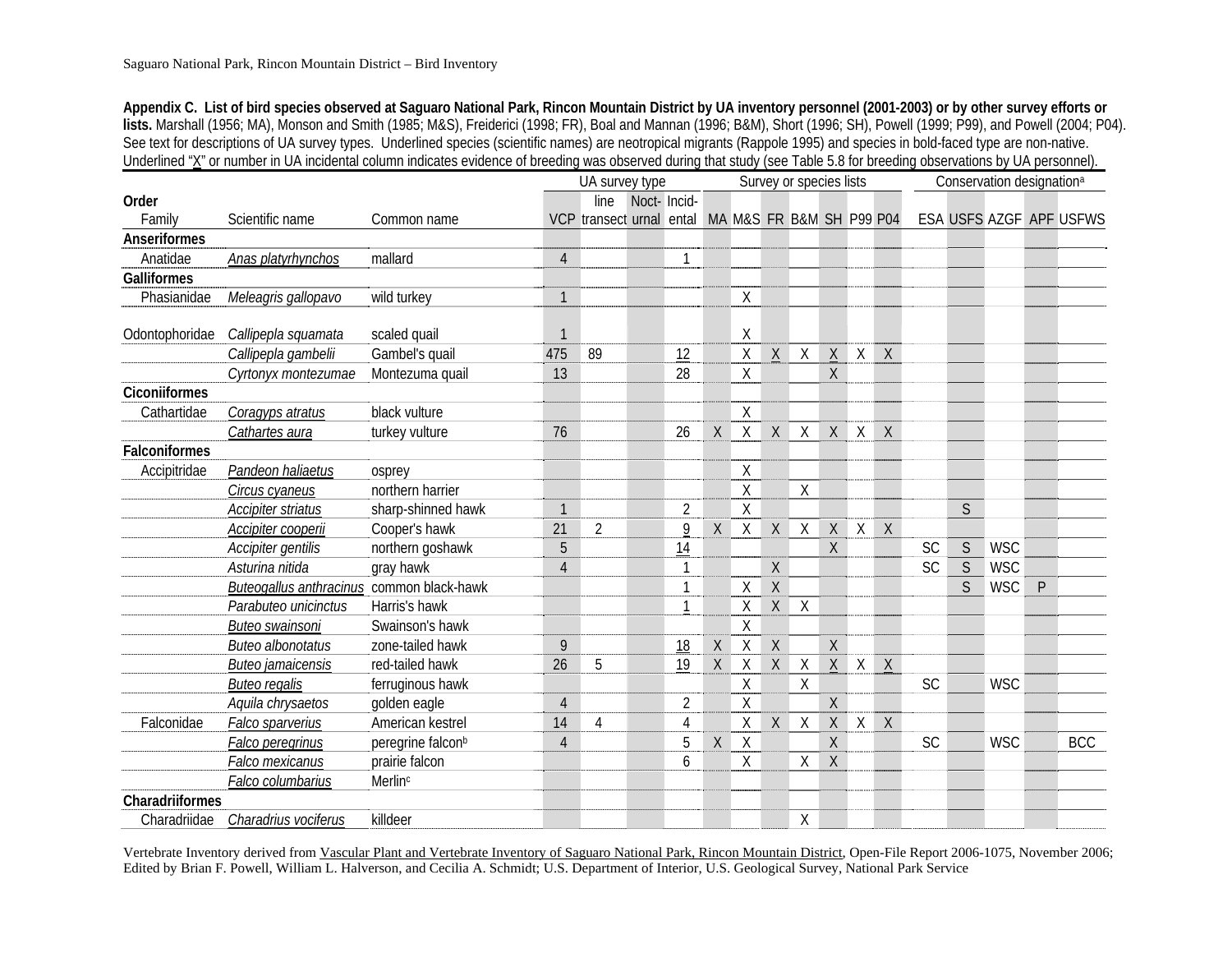|                     |                                            |                                   | UA survey type<br>Noct-Incid- |                                                   |                |                |              |                |                 | Survey or species lists |                 |         |              | Conservation designation <sup>a</sup> |              |            |              |                         |  |
|---------------------|--------------------------------------------|-----------------------------------|-------------------------------|---------------------------------------------------|----------------|----------------|--------------|----------------|-----------------|-------------------------|-----------------|---------|--------------|---------------------------------------|--------------|------------|--------------|-------------------------|--|
| Order               |                                            |                                   |                               | line                                              |                |                |              |                |                 |                         |                 |         |              |                                       |              |            |              |                         |  |
| Family              | Scientific name                            | Common name                       |                               | VCP transect urnal ental MA M&S FR B&M SH P99 P04 |                |                |              |                |                 |                         |                 |         |              |                                       |              |            |              | ESA USFS AZGF APF USFWS |  |
| Scolopacidae        | Actitis macularia                          | spotted sandpiper                 |                               |                                                   |                |                |              | X              |                 |                         |                 |         |              |                                       |              |            |              |                         |  |
| Columbiformes       |                                            |                                   |                               |                                                   |                |                |              |                |                 |                         |                 |         |              |                                       |              |            |              |                         |  |
| Columbidae          | Columba livia                              | rock pigeon                       | $\overline{4}$                |                                                   |                |                |              |                |                 |                         |                 |         |              |                                       |              |            |              |                         |  |
| Columbidae          | Patagioenas fasciata                       | band-tailed pigeon                | 15                            |                                                   |                | 12             | Χ            | $\chi$         |                 |                         | Χ               |         |              |                                       |              |            |              |                         |  |
|                     | Zenaida asiatica                           | white-winged dove                 | 872                           |                                                   |                | 5              | $\mathsf{X}$ | $\sf X$        | $\chi$          | $\sf X$                 | $\mathsf X$     | X       | $\mathsf{X}$ |                                       |              |            |              |                         |  |
|                     | Zenaida macroura                           | mourning dove                     | 651                           | 12                                                |                | 20             |              |                | $\underline{X}$ | $\mathsf{X}$            | $\underline{X}$ |         | $X \times X$ |                                       |              |            |              |                         |  |
|                     | Columbina inca                             | Inca dove                         |                               |                                                   |                |                |              | Χ              | $\mathsf X$     | $\mathsf{X}$            |                 |         |              |                                       |              |            |              |                         |  |
|                     | Columbina passerina                        | common ground-dove                | 13                            |                                                   |                | 4              |              | Χ              | $\mathsf X$     |                         |                 |         |              |                                       |              |            |              |                         |  |
| Cuculiformes        |                                            |                                   |                               |                                                   |                |                |              |                |                 |                         |                 |         |              |                                       |              |            |              |                         |  |
| Cuculidae           | Coccyzus americanus                        |                                   |                               |                                                   |                |                |              |                |                 |                         |                 |         |              |                                       |              |            |              |                         |  |
|                     | occidentalis                               | yellow-billed cuckoo              | $\overline{1}$                |                                                   |                |                |              | $\sf X$        | $\chi$          |                         |                 |         |              | $\mathsf C$                           | S            | <b>WSC</b> | $\mathsf{P}$ | <b>BCC</b>              |  |
|                     | Geococcyx californianus greater roadrunner |                                   | 10                            |                                                   |                | 13             | $\chi$       | $\overline{X}$ | $\sf X$         | $\sf X$                 | $\mathsf{X}$    | $\sf X$ | $\mathsf{X}$ |                                       |              |            |              |                         |  |
| <b>Strigiformes</b> |                                            |                                   |                               |                                                   |                |                |              |                |                 |                         |                 |         |              |                                       |              |            |              |                         |  |
| Tytonidae           | Tyto alba                                  | barn owl                          |                               |                                                   | $\mathbf{1}$   |                |              | Χ              | $\mathsf X$     |                         | $\mathsf{X}$    |         |              |                                       |              |            |              |                         |  |
| Strigidae           | Otus flammeolus                            | flammulated owl                   |                               |                                                   | $\overline{7}$ | $\overline{4}$ | $\mathsf X$  | $\sf X$        |                 |                         |                 |         |              |                                       |              |            |              |                         |  |
|                     | Megascops kennicottii                      | western screech-owl               |                               |                                                   | 49             | $\mathfrak{Z}$ | $\mathsf X$  | $\sf X$        | $\underline{X}$ |                         | $\mathsf{X}$    |         |              |                                       |              |            |              |                         |  |
|                     | Megascops trichopsis                       | whiskered screech-owl             | $\overline{1}$                |                                                   | 13             | 6              | $\mathsf X$  | $\sf X$        |                 |                         | $\mathsf{X}$    |         |              |                                       |              |            |              |                         |  |
|                     | <b>Bubo virginianus</b>                    | great horned owl                  | 20                            | $\overline{2}$                                    | 14             | 25             |              | $\mathsf X$    | X               | $\sf X$                 | $\mathsf{X}$    | X       | $\sf X$      |                                       |              |            |              |                         |  |
|                     | Glaucidium gnoma                           | northern pygmy-owl                | $\overline{2}$                |                                                   |                | 1              |              | Χ              |                 |                         | X               |         |              |                                       |              |            |              |                         |  |
|                     | Glaucidium brasilianum<br>cactorum         | cactus ferruginous pygmy-<br>owld |                               |                                                   |                |                |              |                |                 |                         |                 |         |              |                                       |              |            |              |                         |  |
|                     | Athene cunicularia                         |                                   |                               |                                                   |                |                |              |                |                 |                         |                 |         |              |                                       |              |            |              |                         |  |
|                     | hypugaea                                   | burrowing owl                     |                               |                                                   |                |                |              | Χ              |                 |                         |                 |         |              | <b>SC</b>                             |              |            |              |                         |  |
|                     | Micrathene whitneyi                        | elf owl                           |                               |                                                   | 116            | 16             | $\mathsf X$  | $\sf X$        | $\mathsf{X}$    | $\chi$                  | $\sf X$         |         |              |                                       |              |            |              | <b>BCC</b>              |  |
|                     | Strix occidentalis lucida                  | Mexican spotted owl               | $\overline{2}$                |                                                   |                | 4              | Χ            |                |                 |                         | $\underline{X}$ |         |              | LT                                    | <sub>S</sub> | <b>WSC</b> |              |                         |  |
|                     | Asio otus                                  | long-eared owl                    |                               |                                                   |                |                |              | $\times$       |                 |                         |                 |         |              |                                       |              |            |              |                         |  |
| Caprimulgiforme     |                                            |                                   |                               |                                                   |                |                |              |                |                 |                         |                 |         |              |                                       |              |            |              |                         |  |
| S                   |                                            |                                   |                               |                                                   |                |                |              |                |                 |                         |                 |         |              |                                       |              |            |              |                         |  |
|                     | Caprimulgidae Chordeiles acutipennis       | lesser nighthawk                  | $\overline{2}$                |                                                   | 3              | $\mathfrak{Z}$ |              | $\mathsf{X}$   | $\mathsf X$     |                         | X               | X       | $\mathsf{X}$ |                                       |              |            |              |                         |  |
|                     | Phalaenoptilus nuttallii                   | common poorwill                   | 6                             |                                                   | 31             | 20             | Χ            | $\sf X$        | $\mathsf{X}$    |                         | X               | X       | $\mathsf{X}$ |                                       |              |            |              |                         |  |
|                     | Caprimulgus vociferus                      | whip-poor-will                    | $\overline{4}$                |                                                   | 26             | 11             | Χ            | $\sf X$        |                 |                         | $\underline{X}$ |         |              |                                       |              |            |              |                         |  |
| Apodiformes         |                                            |                                   |                               |                                                   |                |                |              |                |                 |                         |                 |         |              |                                       |              |            |              |                         |  |
| Apodidae            | Chaetura vauxi                             | Vaux's swift                      |                               |                                                   |                |                |              | Χ              |                 |                         |                 |         |              |                                       |              |            |              |                         |  |
|                     | Aeronautes saxatalis                       | white-throated swift              | 44                            |                                                   |                | 15             | Χ            | $\sf X$        | $\mathsf X$     | Χ                       | $\mathsf X$     |         |              |                                       |              |            |              |                         |  |
| Trochilidae         | Cynanthus latirostris                      | broad-billed hummingbird          | 36                            |                                                   |                | 11             |              | Χ              | $\chi$          |                         | X               | $\sf X$ | $\mathsf{X}$ |                                       |              |            |              |                         |  |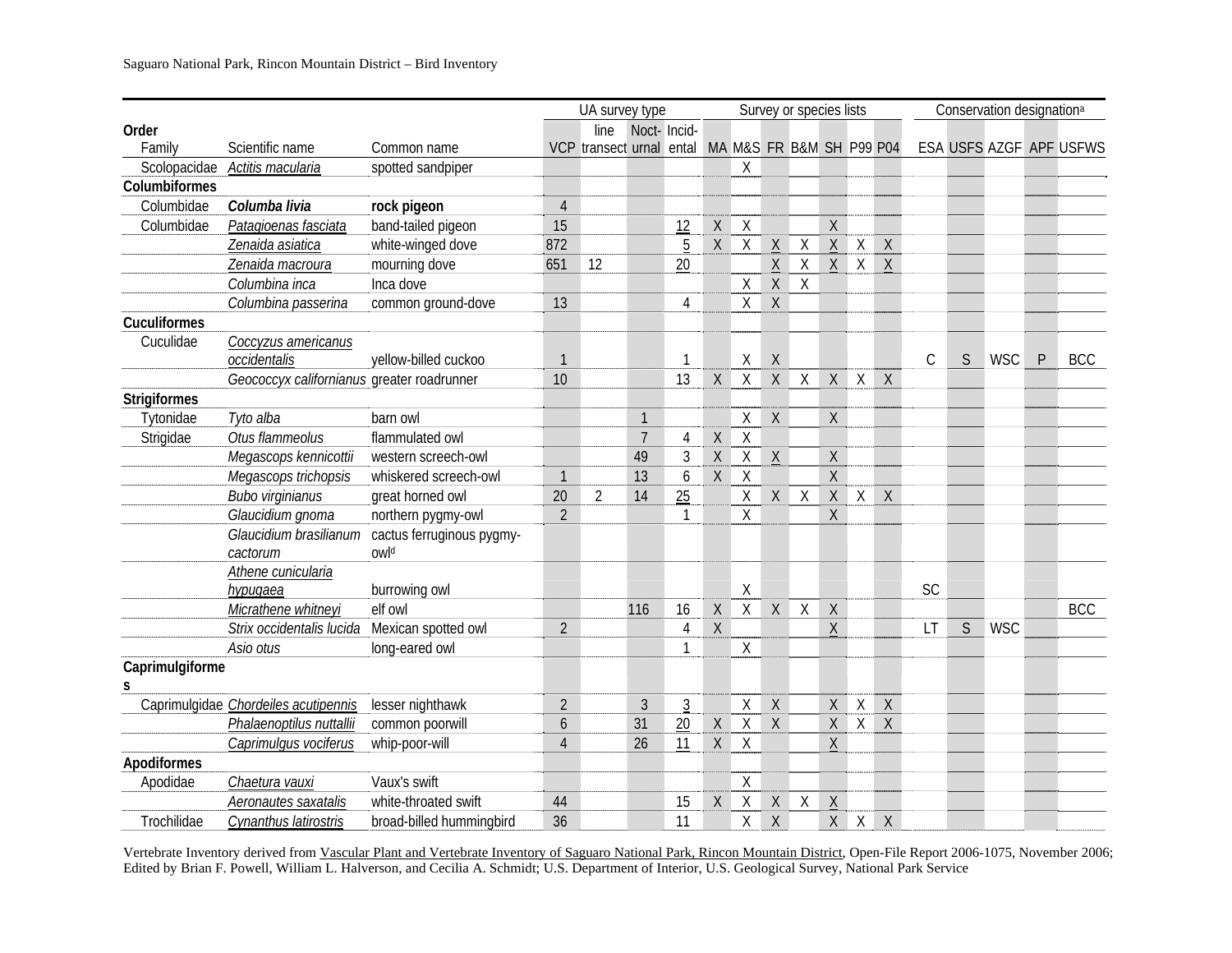|               |                                          |                                                  | UA survey type |                |             |                |              |                    |                 | Survey or species lists  |                 |              | Conservation designation <sup>a</sup> |    |  |            |              |                         |
|---------------|------------------------------------------|--------------------------------------------------|----------------|----------------|-------------|----------------|--------------|--------------------|-----------------|--------------------------|-----------------|--------------|---------------------------------------|----|--|------------|--------------|-------------------------|
| Order         |                                          |                                                  |                | line           | Noct-Incid- |                |              |                    |                 |                          |                 |              |                                       |    |  |            |              |                         |
| Family        | Scientific name                          | Common name                                      | <b>VCP</b>     | transect urnal |             | ental          |              |                    |                 | MA M&S FR B&M SH P99 P04 |                 |              |                                       |    |  |            |              | ESA USFS AZGF APF USFWS |
|               | Eugenes fulgens                          | magnificent hummingbird                          | $\overline{4}$ |                |             | 4              | X            | $\chi$             |                 |                          |                 |              |                                       |    |  |            |              |                         |
|               | Archilochus alexandri                    | black-chinned hummingbird                        | 67             |                |             | 12             | $\sf X$      | $\sf X$            | $\mathsf X$     | X                        | $\underline{X}$ | X            | $\mathsf{X}$                          |    |  |            |              |                         |
|               | Calypte anna                             | Anna's hummingbird                               | 22             | $\mathbf{1}$   |             | 19             |              | Χ                  | $\sf X$         |                          |                 |              |                                       |    |  |            |              |                         |
|               | Calypte costae                           | Costa's hummingbird                              | 18             |                |             |                |              | Χ                  | $\sf X$         |                          |                 | X            | $\mathsf{X}$                          |    |  |            | $\mathsf{P}$ |                         |
|               | Stellula calliope                        | calliope hummingbird                             |                |                |             |                |              | $\sf X$            |                 |                          |                 |              |                                       |    |  |            |              |                         |
|               |                                          | Selasphorus platycercus broad-tailed hummingbird | 46             |                |             | 10             | Χ            | $\sf X$            |                 |                          | X               |              |                                       |    |  |            |              |                         |
|               | Selasphorus rufus                        | rufous hummingbird                               | $\overline{4}$ |                |             | $\mathbf{1}$   |              | Χ                  |                 |                          |                 |              |                                       |    |  |            |              |                         |
| Trogoniformes |                                          |                                                  |                |                |             |                |              |                    |                 |                          |                 |              |                                       |    |  |            |              |                         |
| Trogonidae    | Trogon elegans                           | elegant trogon                                   | $\overline{4}$ |                |             |                |              |                    |                 |                          |                 |              |                                       |    |  | <b>WSC</b> |              |                         |
| Coraciiformes |                                          |                                                  |                |                |             |                |              |                    |                 |                          |                 |              |                                       |    |  |            |              |                         |
| Alcedinidae   | Ceryle alcyon                            | belted kingfisher                                | $\mathbf{1}$   |                |             | $\overline{2}$ |              | $\mathsf X$        |                 |                          |                 |              |                                       |    |  | <b>WSC</b> |              |                         |
| Picidae       | Melanerpes formicivorus acorn woodpecker |                                                  | 62             |                |             | 21             | $\mathsf X$  | $\sf X$            |                 |                          | $\mathsf X$     |              |                                       |    |  |            |              |                         |
|               | Melanerpes uropygialis                   | Gila woodpecker                                  | 469            | 69             |             | $\overline{7}$ |              | $\mathsf X$        | $\sf X$         | X                        | X               | $\mathsf{X}$ | $\mathsf{X}$                          |    |  |            |              | <b>BCC</b>              |
|               | Sphyrapicus thyroideus                   | Williamson's sapsucker                           |                |                |             |                |              | $\mathsf X$        |                 |                          |                 |              |                                       |    |  |            |              |                         |
|               | Sphyrapicus varius                       | yellow-bellied sapsucker                         |                |                |             |                |              | $\sf X$            |                 |                          |                 |              |                                       |    |  |            |              |                         |
|               | Sphyrapicus nuchalis                     | red-naped sapsucker                              |                | $\mathbf{1}$   |             | $\mathfrak{Z}$ |              |                    |                 |                          |                 |              |                                       |    |  |            |              |                         |
|               | Picoides scalaris                        | ladder-backed woodpecker                         | 133            | 29             |             | 3              | $\mathsf X$  | $\sf X$            | $\mathsf X$     | Χ                        | $\mathsf X$     | $\mathsf{X}$ | $\mathsf X$                           |    |  |            |              |                         |
|               | Picoides villosus                        | hairy woodpecker                                 | 35             |                |             | 12             | $\sf X$      | $\mathsf X$        |                 |                          | $\sf X$         |              |                                       |    |  |            |              |                         |
|               | Picoides arizonae                        | Arizona woodpecker                               | 12             |                |             | 13             | $\mathsf X$  |                    |                 |                          | $\mathsf X$     |              |                                       |    |  |            |              |                         |
|               | Colaptes auratus                         | northern flicker                                 | 53             | 13             |             | 6              | $\mathsf{X}$ | $\sf X$            |                 | X                        | $\mathsf{X}$    | $\mathsf{X}$ | $\mathsf{X}$                          |    |  |            |              |                         |
|               | Colaptes chrysoides                      | gilded flicker                                   | 63             | 15             |             | 5              |              |                    | $\mathsf X$     |                          | X               | X            | $\sf X$                               |    |  |            | $\mathsf{P}$ | <b>BCC</b>              |
| Passeriformes |                                          |                                                  |                |                |             |                |              |                    |                 |                          |                 |              |                                       |    |  |            |              |                         |
|               |                                          | northern beardless-                              |                |                |             |                |              |                    |                 |                          |                 | X            |                                       |    |  |            |              |                         |
| Tyrannidae    | Camptostoma imberbe                      | tyrannulet                                       | 22             |                |             | 3              |              | Χ                  | $\sf X$         |                          |                 |              | $\mathsf X$                           |    |  |            |              |                         |
|               | Contopus cooperi                         | olive-sided flycatcher                           |                |                |             |                |              | $\sf X$            |                 |                          |                 |              |                                       | SC |  |            |              |                         |
|               | Contopus pertinax                        | greater pewee                                    | 35             |                |             | $\overline{7}$ | Χ            | $\mathsf{X}$       |                 |                          | Χ               |              |                                       |    |  |            |              |                         |
|               | Contopus sordidulus                      | western wood-pewee                               | 105            |                |             | 73             | $\sf X$      | $\sf X$            |                 |                          | X               |              |                                       |    |  |            |              |                         |
|               | Empidonax traillii                       | willow flycatcher                                |                |                |             | $\overline{2}$ |              | X                  |                 |                          |                 |              |                                       |    |  | <b>WSC</b> |              |                         |
|               | Empidonax hammondii                      | Hammond's flycatcher                             | 3              |                |             |                |              | $\mathsf{X}% _{0}$ |                 |                          |                 |              |                                       |    |  |            |              |                         |
|               | Empidonax wrightii                       | gray flycatcher                                  | $\overline{6}$ |                |             | $\overline{1}$ |              | $\mathsf{X}% _{0}$ |                 |                          |                 | X            | $\sf X$                               |    |  |            |              |                         |
|               | Empidonax oberholseri                    | dusky flycatcher                                 | $\mathbf{1}$   |                |             |                |              | Χ                  |                 | Χ                        |                 |              |                                       |    |  |            |              |                         |
|               | Empidonax difficilis                     | pacific-slope flycatcher                         | $\mathbf{1}$   |                |             |                |              |                    |                 |                          |                 |              |                                       |    |  |            |              |                         |
|               | Empidonax fulvifrons                     | buff-breasted flycatcher                         |                |                |             | 4              | Xi           |                    |                 |                          |                 |              |                                       | SC |  | <b>WSC</b> |              |                         |
|               | Empidonax occidentalis                   | cordilleran flycatcher                           | 60             |                |             |                |              |                    |                 |                          | $\underline{X}$ |              |                                       |    |  |            |              |                         |
|               | Sayornis nigricans                       | black phoebe                                     | 14             | $\mathbf{1}$   |             | 14             | Χ            | $\times$           | $\underline{X}$ | X                        | $\underline{X}$ |              |                                       |    |  |            |              |                         |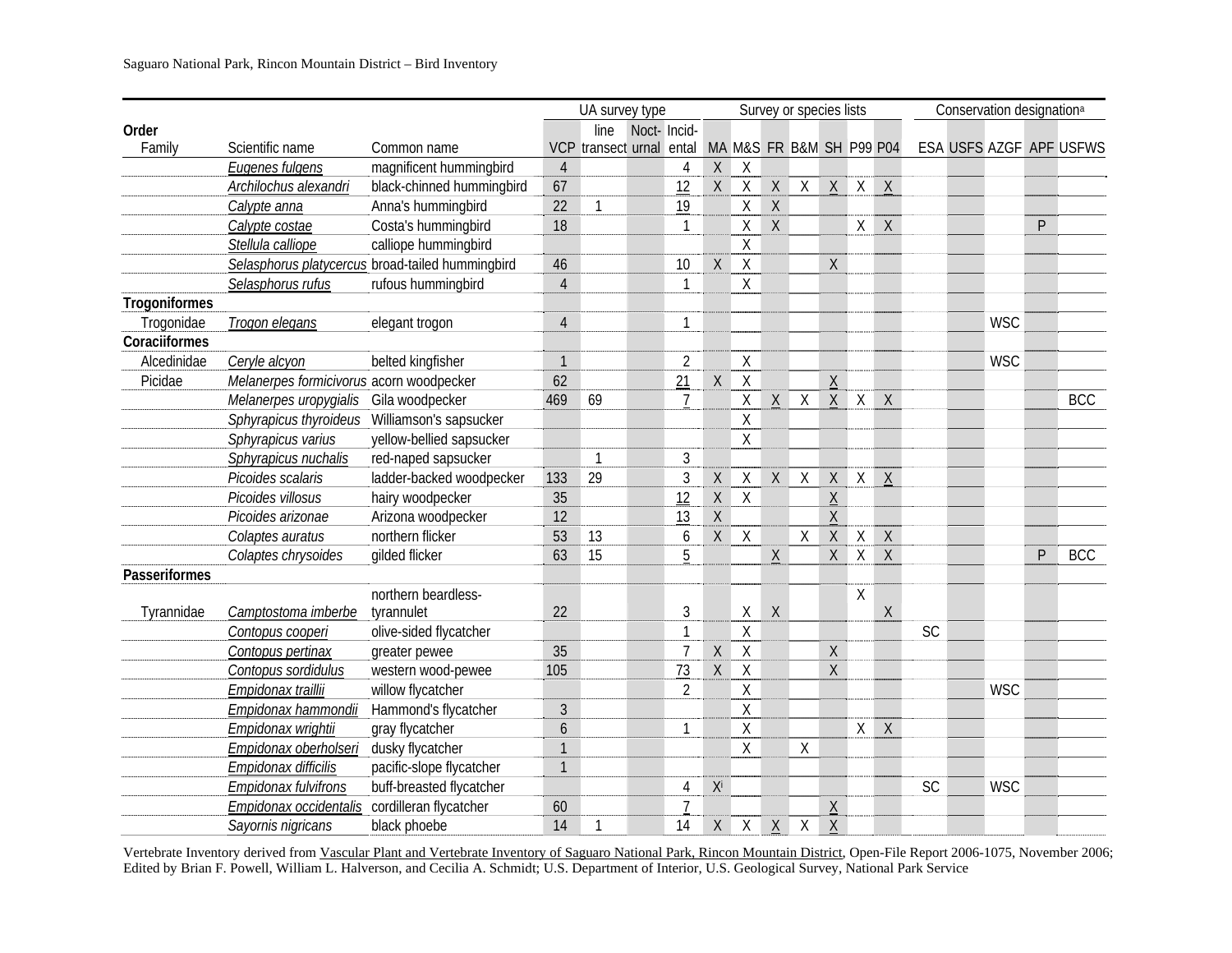|              |                                          |                            | UA survey type |                                                   |             |                | Survey or species lists |                    |                 |                                                     | Conservation designation <sup>a</sup> |                |                 |    |              |  |   |                         |
|--------------|------------------------------------------|----------------------------|----------------|---------------------------------------------------|-------------|----------------|-------------------------|--------------------|-----------------|-----------------------------------------------------|---------------------------------------|----------------|-----------------|----|--------------|--|---|-------------------------|
| Order        |                                          |                            |                | line                                              | Noct-Incid- |                |                         |                    |                 |                                                     |                                       |                |                 |    |              |  |   |                         |
| Family       | Scientific name                          | Common name                |                | VCP transect urnal ental MA M&S FR B&M SH P99 P04 |             |                |                         |                    |                 |                                                     |                                       |                |                 |    |              |  |   | ESA USFS AZGF APF USFWS |
|              | Sayornis saya                            | Say's phoebe               |                | $\overline{2}$                                    |             | $\overline{5}$ |                         | $\chi$             | $\sf X$         | $\mathsf{X}$                                        | $\chi$                                |                |                 |    |              |  |   |                         |
|              | Pyrocephalus rubinus                     | vermilion flycatcher       | 25             |                                                   |             | 4              |                         | χ                  | $\underline{X}$ | $\overline{X}$                                      |                                       | X              | $\underline{X}$ |    |              |  |   |                         |
|              | Myiarchus tuberculifer                   | dusky-capped flycatcher    | 63             |                                                   |             | 12             |                         |                    |                 |                                                     | $\mathsf X$                           | $\mathsf{X}$   | $\mathsf X$     |    |              |  |   |                         |
|              | Myjarchus cinerascens                    | ash-throated flycatcher    | 462            | $\mathbf{1}$                                      |             | 26             | $\mathsf X$             | $\mathsf X$        | $\sf X$         | $\sf X$                                             | $\mathsf X$                           | $\mathsf{X}$   | $\mathsf X$     |    |              |  |   |                         |
|              | Myiarchus tyrannulus                     | brown-crested flycatcher   | 297            |                                                   |             | 16             |                         | $\mathsf{X}$       | $\overline{X}$  | $\overline{X}$                                      | $\overline{X}$                        | $\overline{X}$ | $\overline{X}$  |    |              |  |   |                         |
|              | <b>Myjodynastes</b>                      |                            |                |                                                   |             |                |                         |                    |                 |                                                     |                                       |                |                 |    |              |  |   |                         |
|              | luteiventris                             | sulphur-bellied flycatcher | 8              |                                                   |             | 6              |                         |                    |                 |                                                     |                                       |                |                 |    |              |  |   |                         |
|              | Tyrannus vociferans                      | Cassin's kingbird          | 48             |                                                   |             | 30             |                         | $\mathsf X$        | $\mathsf X$     |                                                     | Χ                                     | $\sf X$        | $\underline{X}$ |    |              |  |   |                         |
|              | Tyrannus verticalis                      | western kingbird           | 15             |                                                   |             | $\overline{2}$ |                         | $\sf X$            |                 | $\mathsf X$                                         | $\mathsf X$                           |                |                 |    |              |  |   |                         |
| Laniidae     | Lanius ludovicianus                      | loggerhead shrike          | $\overline{2}$ | $\overline{2}$                                    |             | 8              |                         | $\mathsf{X}% _{0}$ | $\sf X$         | $\overline{X}$                                      | $\chi$                                |                |                 | SC | $\mathsf{S}$ |  |   |                         |
| Vireonidae   | Vireo bellii                             | Bell's vireo               | 194            |                                                   |             | 28             |                         | $\chi$             | $\mathsf{X}$    | $\mathsf X$                                         | $\sf X$                               | X              | $\overline{X}$  |    | $\mathsf{S}$ |  |   | <b>BCC</b>              |
|              | Vireo vicinior                           | gray vireo                 |                |                                                   |             | $\mathbf{1}$   |                         | χ                  |                 | $\mathsf{X}% _{0}^{\prime}=\mathsf{X}_{0}^{\prime}$ |                                       |                |                 |    |              |  |   |                         |
| Vireonidae   | Vireo plumbeus                           | plumbeous vireo            | 66             |                                                   |             | 17             |                         |                    |                 |                                                     | $\underline{X}$                       | $\mathsf X$    | $\sf X$         |    |              |  |   |                         |
|              | Vireo huttoni                            | Hutton's vireo             | 54             |                                                   |             | 33             | $\mathsf X$             | $\mathsf X$        |                 |                                                     | $\mathsf X$                           | $\mathsf{X}$   | $\mathsf{X}$    |    |              |  |   |                         |
|              | Vireo gilvus                             | warbling vireo             | 13             |                                                   |             | $\overline{7}$ | $\mathsf{X}$            | $\overline{X}$     |                 |                                                     | $\mathsf X$                           |                | $X$ $X$         |    |              |  |   |                         |
| Corvidae     | Cyanocitta stelleri                      | Steller's jay              | 62             |                                                   |             | 4              | $\mathsf X$             | $\overline{X}$     |                 |                                                     | $\sf X$                               |                |                 |    |              |  |   |                         |
|              | Aphelocoma californica western scrub-jay |                            | 33             | 23                                                |             | 12             |                         | $\overline{X}$     |                 |                                                     | Χ                                     | $\mathsf{X}$   | $\mathsf X$     |    |              |  |   |                         |
|              | Aphelocoma ultramarina Mexican jay       |                            | 207            | 6                                                 |             | 46             | $\sf X$                 |                    |                 |                                                     | $\mathsf X$                           |                |                 |    |              |  |   |                         |
|              | Gymnorhinus                              |                            |                |                                                   |             |                |                         |                    |                 |                                                     |                                       |                |                 |    |              |  |   |                         |
|              | cyanocephalus                            | pinyon jay                 |                |                                                   |             | $\mathbf{1}$   |                         |                    |                 |                                                     |                                       |                |                 |    |              |  |   |                         |
|              | Nucifraga columbiana                     | Clark's nutcracker         |                |                                                   |             |                |                         | $\sf X$            |                 |                                                     |                                       |                |                 |    |              |  |   |                         |
|              | Corvus corax                             | common raven               | 71             | 14                                                |             | 19             | X                       | $\overline{X}$     | $\mathsf X$     | X                                                   | X                                     | X              | $\mathsf X$     |    |              |  |   |                         |
| Hirundinidae | Progne subis                             | purple martin              | 151            |                                                   |             | 16             |                         | $\sf X$            | $\underline{X}$ | X                                                   | X                                     | X              | $\chi$          |    |              |  | P |                         |
|              | Tachycineta bicolor                      | tree swallow               |                |                                                   |             |                |                         | $\chi$             |                 |                                                     |                                       |                |                 |    |              |  |   |                         |
|              | Tachycineta thalassina                   | violet-green swallow       | 74             | 4                                                 |             | 23             | $\mathsf X$             | $\sf X$            |                 |                                                     | X                                     | X              | $\chi$          |    |              |  |   |                         |
|              | Stelgidopteryx                           | northern rough-winged      |                |                                                   |             |                |                         |                    |                 |                                                     |                                       |                |                 |    |              |  |   |                         |
|              | serripennis                              | swallow                    |                |                                                   |             | $\overline{2}$ |                         | $\mathsf X$        |                 |                                                     |                                       |                |                 |    |              |  |   |                         |
|              | Petrochelidon                            |                            |                |                                                   |             |                |                         |                    |                 |                                                     |                                       |                |                 |    |              |  |   |                         |
|              | pyrrhonota                               | cliff swallow              |                |                                                   |             |                |                         | X                  |                 |                                                     |                                       |                |                 |    |              |  |   |                         |
| Paridae      | Poecile gambeli                          | mountain chickadee         | 60             |                                                   |             | 12             | $\sf X$                 | $\overline{X}$     |                 |                                                     | Χ                                     |                |                 |    |              |  |   |                         |
|              | Baeolophus wollweberi                    | bridled titmouse           | 50             | 22                                                |             | 45             | $\mathsf X$             | $\mathsf X$        |                 |                                                     | X                                     | X              | $\mathsf{X}$    |    |              |  |   |                         |
|              | Baeolphus ridgwayi                       | juniper titmouse           |                | $\overline{2}$                                    |             | $\mathbf{1}$   |                         |                    |                 |                                                     | X                                     |                |                 |    |              |  |   |                         |
| Remizidae    | Auriparus flaviceps                      | verdin                     | 359            | 53                                                |             | 6              |                         | Χ                  | $\sf X$         | Χ                                                   | Χ                                     | X              | $\mathsf{X}$    |    |              |  |   |                         |
| Aegithalidae | Psaltriparus minimus                     | bushtit                    | 105            | 33                                                |             | 72             | $\mathsf X$             | $\overline{X}$     |                 | Χ                                                   | $\sf X$                               |                |                 |    |              |  |   |                         |
| Sittidae     | Sitta canadensis                         | red-breasted nuthatch      | $\overline{7}$ |                                                   |             |                |                         | $\sf X$            |                 |                                                     |                                       |                |                 |    |              |  |   |                         |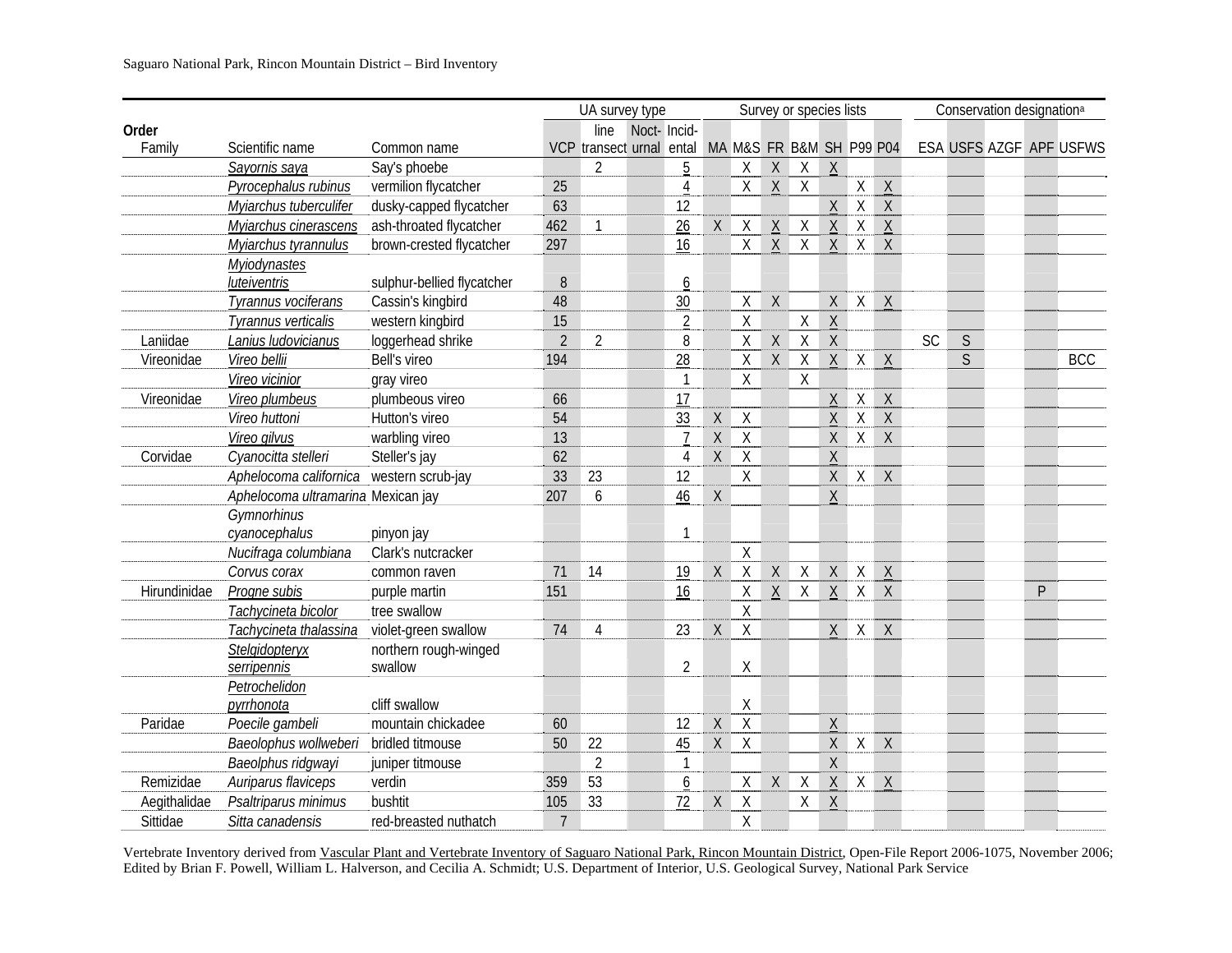|               |                                     |                             |                | UA survey type       |              |                |              |                    |                 | Survey or species lists  |                 |              |                 | Conservation designation <sup>a</sup> |   |                         |
|---------------|-------------------------------------|-----------------------------|----------------|----------------------|--------------|----------------|--------------|--------------------|-----------------|--------------------------|-----------------|--------------|-----------------|---------------------------------------|---|-------------------------|
| Order         |                                     |                             |                | line                 | Noct- Incid- |                |              |                    |                 |                          |                 |              |                 |                                       |   |                         |
| Family        | Scientific name                     | Common name                 | <b>VCP</b>     | transect urnal ental |              |                |              |                    |                 | MA M&S FR B&M SH P99 P04 |                 |              |                 |                                       |   | ESA USFS AZGF APF USFWS |
|               | Sitta carolinensis                  | white-breasted nuthatch     | 87             | $\mathbf{1}$         |              | 18             | $\sf X$      | X                  |                 |                          | Χ               |              |                 |                                       |   |                         |
|               | Sitta pygmaea                       | pygmy nuthatch              | 24             |                      |              | 5              | X            | $\sf X$            |                 |                          | $\mathsf{X}$    |              |                 |                                       |   |                         |
| Certhiidae    | Certhia americana                   | brown creeper               | 18             |                      |              | 4              | X            | $\sf X$            |                 |                          | X               |              |                 |                                       |   |                         |
| Troglodytidae | Campylorhynchus                     |                             |                |                      |              |                |              |                    |                 |                          |                 | Χ            |                 |                                       |   |                         |
|               | brunneicapillus                     | cactus wren                 | 408            | 90                   |              | $\overline{3}$ |              | Χ                  | $\underline{X}$ | Χ                        | $\underline{X}$ |              | $\mathsf X$     |                                       |   |                         |
|               | Salpinctes obsoletus                | rock wren                   | 54             | $\overline{7}$       |              | 24             | $\mathsf X$  | $\sf X$            | $\underline{X}$ | $\overline{\mathsf{X}}$  | $\sf X$         | $\mathsf X$  | $\sf X$         |                                       |   |                         |
|               | Catherpes mexicanus                 | canyon wren                 | 159            | $\overline{2}$       |              | 17             | $\mathsf X$  | $\sf X$            | $\sf X$         | $\sf X$                  | $\sf X$         | $\mathsf X$  | $\mathsf X$     |                                       |   |                         |
|               | Thryomanes bewickii                 | Bewick's wren               | 474            | 59                   |              | 83             | $\mathsf X$  | $\sf X$            | $\mathsf X$     | $\overline{X}$           | $\underline{X}$ | $\mathsf X$  | $\overline{X}$  |                                       |   |                         |
|               | Troglodytes aedon                   | house wren                  | 51             | 8                    |              | 14             | $\mathsf X$  | $\sf X$            |                 |                          | $\mathsf X$     | $\mathsf X$  | $\sf X$         |                                       |   |                         |
| Regulidae     | Regulus calendula                   | ruby-crowned kinglet        | $\overline{3}$ | 56                   |              | $\overline{1}$ |              | $\mathsf X$        |                 | $\mathsf X$              |                 | $\sf X$      | $\sf X$         |                                       |   |                         |
|               | Polioptila caerulea                 | blue-gray gnatcatcher       | 71             |                      |              | 28             | $\mathsf{X}$ | $\sf X$            |                 | $\mathsf{X}$             | $\mathsf X$     |              |                 |                                       |   |                         |
|               | Polioptila melanura                 | black-tailed gnatcatcher    | 78             | 16                   |              | 9              |              | $\mathsf{X}% _{0}$ | $\sf X$         | $\sf X$                  | $\underline{X}$ | $\mathsf{X}$ | $\mathsf X$     |                                       |   |                         |
| Turdidae      | Sialia mexicana                     | western bluebird            | 26             | 41                   |              | 20             | $\mathsf X$  | $\mathsf X$        |                 | $\mathsf{X}$             | $\mathsf X$     | $\sf X$      | $\mathsf X$     |                                       |   |                         |
|               | Sialia currucoides                  | mountain bluebird           |                |                      |              |                |              | $\mathsf{X}$       |                 |                          |                 |              |                 |                                       |   |                         |
|               | Sialia sialia                       | eastern bluebird i          |                |                      |              |                |              |                    |                 |                          |                 |              |                 |                                       |   |                         |
|               | Myadestes townsendi                 | Townsend's solitaire        |                | 17                   |              | 1              |              | $\times$           |                 |                          |                 | X            | $\mathsf{X}$    |                                       |   |                         |
|               | Catharus guttatus                   | hermit thrush               | 64             | $\overline{2}$       |              | 17             | Χ            | Χ                  |                 |                          | Χ               | X            | $\sf X$         |                                       |   |                         |
| Turdidae      | Turdus migratorius                  | American robin              | 48             | 5                    |              | $\overline{4}$ | Χ            | $\chi$             |                 |                          | $\sf X$         |              |                 |                                       |   |                         |
| Mimidae       | Mimus polyglottos                   | northern mockingbird        | 104            | $\mathfrak{Z}$       |              | 5              |              | Χ                  | X               | X                        | X               | X            | $\chi$          |                                       |   |                         |
|               | Oreoscoptes montanus                | sage thrasher               |                |                      |              |                |              | Χ                  |                 |                          |                 |              |                 |                                       |   |                         |
|               | Toxostoma bendirei                  | Bendire's thrasher          |                |                      |              |                |              | Χ                  | $\sf X$         |                          |                 |              |                 |                                       |   |                         |
|               | Toxostoma curvirostre               | curve-billed thrasher       | 207            | 61                   |              | 14             |              | Χ                  | $\sf X$         | Χ                        | $\mathsf X$     | $\mathsf{X}$ | $\mathsf{X}$    |                                       |   |                         |
|               | Toxostoma crissale                  | crissal thrasher            | 11             | 9                    |              | 9              | $\sf X$      | $\sf X$            | $\sf X$         | $\overline{X}$           | $\mathsf X$     | $\sf X$      | $\mathsf{X}$    |                                       |   | <b>BCC</b>              |
| Sturnidae     | Sturnus vulgaris                    | European starling           | 3              |                      |              |                |              | Χ                  | $\mathsf X$     | X                        |                 | X            | $\mathsf X$     |                                       |   |                         |
|               | Bombycillidae Bombycilla cedrorum   | cedar waxwing               | $\overline{4}$ | 22                   |              | 5              |              | X                  |                 |                          |                 |              |                 |                                       |   |                         |
|               | Ptilogonatidae Phainopepla nitens   | phainopepla                 | 99             | 10                   |              | 10             |              | Χ                  | $\mathsf{X}$    | X                        | X               | X            | $\mathsf{X}$    |                                       |   |                         |
|               |                                     |                             |                |                      |              |                |              |                    |                 |                          |                 |              |                 |                                       |   |                         |
| Peucedramidae | Peucedramus taeniatus olive warbler |                             | 23             |                      |              | 3              | $\mathsf X$  | X                  |                 |                          | Χ               |              |                 |                                       |   |                         |
| Parulidae     | Vermivora celata                    | orange-crowned warbler      | 8              |                      |              | 1              |              | Χ                  |                 |                          |                 |              |                 |                                       |   |                         |
|               | Vermivora ruficapilla               | Nashville warbler           | $\overline{2}$ |                      |              |                |              | $\sf X$            |                 |                          |                 |              |                 |                                       |   |                         |
|               | Vermivora virginiae                 | Virginia's warbler          | 41             |                      |              | 24             | $\mathsf X$  | $\sf X$            |                 |                          | $\sf X$         |              |                 |                                       |   |                         |
|               | Vermivora luciae                    | Lucy's warbler              | 316            |                      |              | $\overline{7}$ |              | $\mathsf{X}% _{0}$ | $\sf X$         | $\sf X$                  | $\mathsf X$     | X            | $\underline{X}$ |                                       | P |                         |
|               | Dendroica petechia                  | yellow warbler              | 27             |                      |              |                |              |                    | $\mathsf{X}$    |                          |                 | X            | $\overline{X}$  |                                       |   |                         |
|               | Dendroica coronata                  | yellow-rumped warbler       | 48             | 3                    |              | 10             | Χ            | $\mathsf X$        |                 |                          | $\underline{X}$ | X            | $\mathsf{X}$    |                                       |   |                         |
|               | Dendroica nigrescens                | black-throated gray warbler | 145            |                      |              | 31             | X            | $\sf X$            |                 |                          | $\mathsf X$     |              |                 |                                       |   |                         |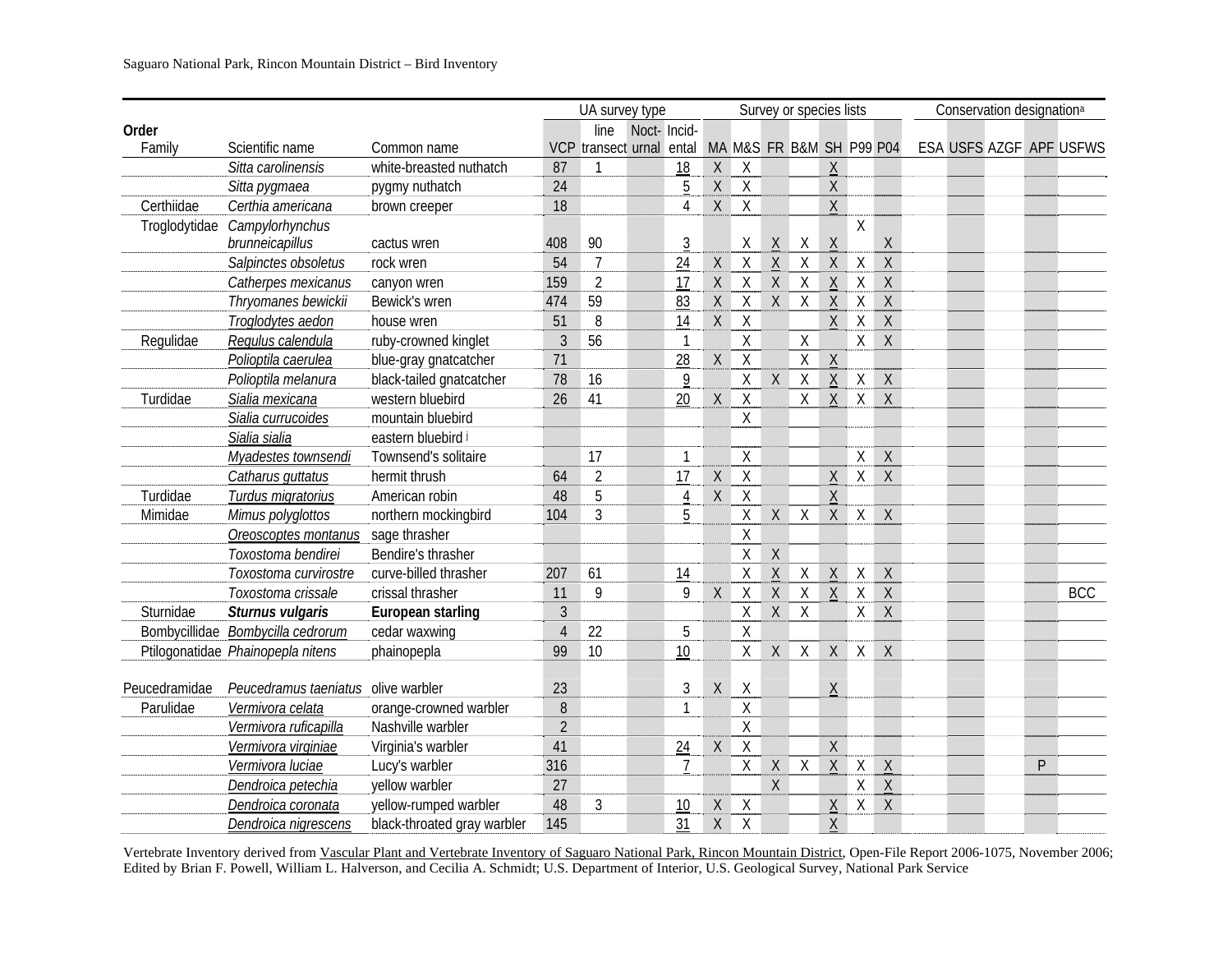|             |                                   |                        |                | UA survey type                                    |             |                |                                                     |                |              | Survey or species lists |                 |              |                 | Conservation designation <sup>a</sup> |   |                         |
|-------------|-----------------------------------|------------------------|----------------|---------------------------------------------------|-------------|----------------|-----------------------------------------------------|----------------|--------------|-------------------------|-----------------|--------------|-----------------|---------------------------------------|---|-------------------------|
| Order       |                                   |                        |                | line                                              | Noct-Incid- |                |                                                     |                |              |                         |                 |              |                 |                                       |   |                         |
| Family      | Scientific name                   | Common name            |                | VCP transect urnal ental MA M&S FR B&M SH P99 P04 |             |                |                                                     |                |              |                         |                 |              |                 |                                       |   | ESA USFS AZGF APF USFWS |
|             | Dendroica townsendi               | Townsend's warbler     | 16             |                                                   |             | $\overline{4}$ |                                                     | $\chi$         |              | Χ                       |                 |              |                 |                                       |   |                         |
|             | Dendroica occidentalis            | hermit warbler         |                |                                                   |             | $\mathbf{1}$   |                                                     | X              |              |                         |                 |              |                 |                                       |   |                         |
|             | Dendroica graciae                 | Grace's warbler        | 86             |                                                   |             | 16             | $\mathsf{X}% _{0}^{\prime}=\mathsf{X}_{0}^{\prime}$ | $\mathsf{X}$   |              | X                       | $\mathsf{X}$    |              |                 |                                       |   |                         |
|             | Oporornis tolmiei                 | MacGillivray's warbler | $\overline{4}$ |                                                   |             |                |                                                     | $\chi$         |              |                         |                 |              |                 |                                       |   |                         |
|             | Wilsonia pusilla                  | Wilson's warbler       | 31             |                                                   |             | $\overline{7}$ |                                                     | $\mathsf X$    |              |                         |                 | X            | $\overline{X}$  |                                       |   |                         |
|             | Cardellina rubrifrons             | red-faced warbler      | 45             |                                                   |             | 14             | $\mathsf X$                                         | $\sf X$        |              |                         | $\underline{X}$ |              |                 |                                       |   |                         |
|             | Myioborus pictus                  | painted redstart       | 16             |                                                   |             | 15             | $\mathsf X$                                         | $\overline{X}$ |              |                         | $\mathsf X$     |              |                 |                                       |   |                         |
|             | Icteria virens                    | yellow-breasted chat   | $\mathbf{1}$   |                                                   |             |                |                                                     | $\mathsf X$    |              |                         |                 |              |                 |                                       |   |                         |
| Thraupidae  | Piranga flava                     | hepatic tanager        | 61             |                                                   |             | 35             | $\mathsf X$                                         | $\sf X$        |              |                         | $\mathsf{X}$    |              |                 |                                       |   |                         |
|             | Piranga rubra                     | summer tanager         | 42             |                                                   |             | $\overline{4}$ |                                                     | $\mathsf X$    | $\chi$       |                         | $\underline{X}$ | $\sf X$      | $\underline{X}$ |                                       |   |                         |
|             | Piranga ludoviciana               | western tanager        | 116            |                                                   |             | 29             | $\mathsf X$                                         | $\overline{X}$ |              | $\overline{\mathsf{X}}$ | $\mathsf X$     |              | $X$ $X$         |                                       |   |                         |
| Emberizidae | Pipilo chlorurus                  | green-tailed towhee    | 33             | 48                                                |             | 5              |                                                     | $\overline{X}$ |              | $\sf X$                 |                 |              |                 |                                       |   |                         |
|             | Pipilo maculatus                  | spotted towhee         | 265            | 28                                                |             | 62             | $\mathsf X$                                         |                |              |                         | $\sf X$         | X            | $\mathsf X$     |                                       |   |                         |
|             | Pipilo fuscus                     | canyon towhee          | 188            | 79                                                |             | $\overline{5}$ |                                                     |                | $\mathsf{X}$ | $\mathsf X$             | $\underline{X}$ | $\mathsf X$  | $\overline{X}$  |                                       |   |                         |
|             | Pipilo aberti                     | Abert's towhee         | 55             | 8                                                 |             | 19             |                                                     | $\sf X$        | $\sf X$      | $\overline{X}$          | $\sf X$         | $\mathsf X$  | $\mathsf X$     |                                       |   |                         |
|             | Aimophila carpalis                | rufous-winged sparrow  | 74             | 78                                                |             | 27             |                                                     | $\mathsf X$    | $\sf X$      |                         | $\mathsf{X}$    | X            | $\overline{X}$  |                                       | P | <b>BCC</b>              |
|             | Aimophila cassinii                | Cassin's sparrow       |                |                                                   |             | $\mathbf{1}$   |                                                     | $\mathsf X$    |              |                         |                 |              |                 |                                       |   |                         |
|             | Aimophila ruficeps                | rufous-crowned sparrow | 235            | 25                                                |             | 37             | $\mathsf{X}% _{0}^{\prime}=\mathsf{X}_{0}^{\prime}$ | $\sf X$        | $\mathsf X$  | $\mathsf X$             | $\sf X$         |              |                 |                                       |   |                         |
|             | Spizella passerina                | chipping sparrow       | 29             | 228                                               |             | 47             |                                                     | $\mathsf X$    |              | $\mathsf{X}$            | $\mathsf{X}$    | X            | $\mathsf{X}$    |                                       |   |                         |
|             | Spizella breweri                  | Brewer's sparrow       | 31             | 42                                                |             | 81             |                                                     | $\mathsf X$    |              | $\mathsf{X}$            |                 | X            | $\overline{X}$  |                                       |   |                         |
|             | Spizella atrogularis              | black-chinned sparrow  | 68             | 3                                                 |             | 43             |                                                     | $\overline{X}$ |              | $\overline{X}$          |                 |              |                 |                                       |   |                         |
|             | Passerculus                       |                        |                |                                                   |             |                |                                                     |                |              |                         |                 | χ            |                 |                                       |   |                         |
| Emberizidae | sandwichensis                     | Savannah sparrow       |                |                                                   |             |                |                                                     |                |              |                         |                 |              | $\chi$          |                                       |   |                         |
|             | Pooecetes gramineus               | vesper sparrow         | $\mathbf{1}$   | $\overline{4}$                                    |             | $\mathbf{1}$   |                                                     | Χ              |              |                         |                 |              |                 |                                       |   |                         |
|             | Chondestes grammacus lark sparrow |                        | 13             |                                                   |             | 30             |                                                     | $\sf X$        |              | $\mathsf{X}$            | $\sf X$         | X            | $\mathsf X$     |                                       |   |                         |
|             | Amphispiza bilineata              | black-throated sparrow | 209            | 73                                                |             | 13             |                                                     | $\mathsf X$    | $\sf X$      | $\mathsf X$             |                 | $\mathsf{X}$ | $\mathsf X$     |                                       |   |                         |
|             | Amphispiza belli                  | sage sparrow           |                |                                                   |             |                |                                                     | $\sf X$        |              |                         |                 |              |                 |                                       |   |                         |
|             | Calamospiza                       |                        |                |                                                   |             |                |                                                     |                |              |                         |                 |              |                 |                                       |   |                         |
|             | melanocorys                       | lark bunting           |                |                                                   |             |                |                                                     | Χ              |              | $\sf X$                 |                 |              |                 |                                       |   |                         |
|             | Passerella iliaca                 | fox sparrow            |                |                                                   |             |                |                                                     | $\mathsf X$    |              |                         |                 |              |                 |                                       |   |                         |
|             | Melospiza melodia                 | song sparrow           | $\mathbf{1}$   |                                                   |             |                |                                                     | $\mathsf X$    |              |                         |                 |              |                 |                                       |   |                         |
|             | Melospiza lincolnii               | Lincoln's sparrow      | $\overline{2}$ | 6                                                 |             | 5              |                                                     | $\sf X$        |              |                         |                 | X            | $\mathsf{X}$    |                                       |   |                         |
|             | Zonotrichia albicollis            | white-throated sparrow |                |                                                   |             |                |                                                     | $\mathsf X$    |              |                         |                 |              |                 |                                       |   |                         |
|             | Zonotrichia leucophrys            | white-crowned sparrow  | 9              | 26                                                |             | $\overline{7}$ |                                                     | Χ              |              | Χ                       |                 | X            | $\mathsf X$     |                                       |   |                         |
|             | Zonotrichia atricapilla           | golden-crowned sparrow |                |                                                   |             |                |                                                     | Χ              |              |                         |                 |              |                 |                                       |   |                         |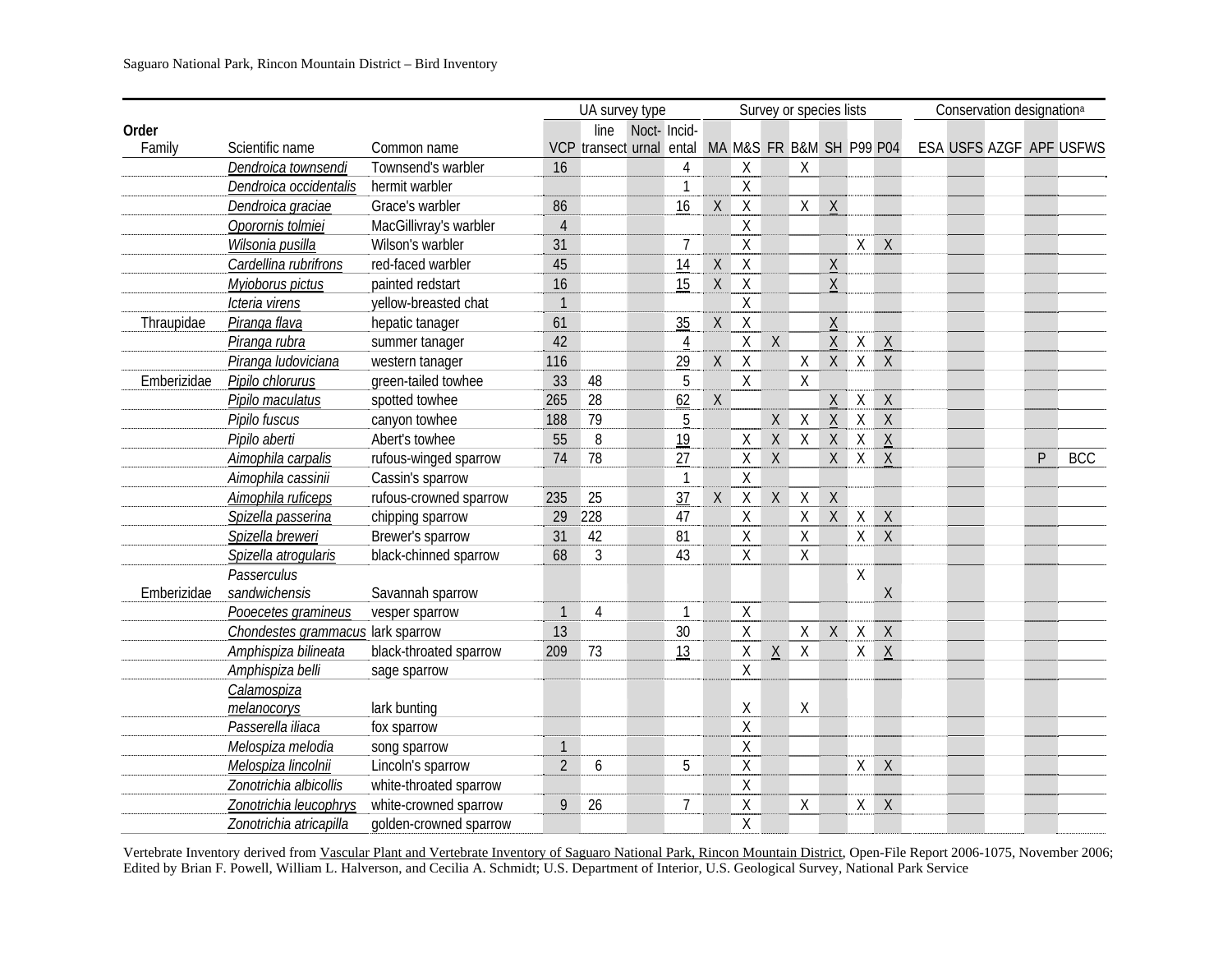|              |                       |                                                |                | UA survey type                                    |             |                |              |              |             | Survey or species lists |                 |         |                |  | Conservation designation <sup>a</sup> |                         |
|--------------|-----------------------|------------------------------------------------|----------------|---------------------------------------------------|-------------|----------------|--------------|--------------|-------------|-------------------------|-----------------|---------|----------------|--|---------------------------------------|-------------------------|
| Order        |                       |                                                |                | line                                              | Noct-Incid- |                |              |              |             |                         |                 |         |                |  |                                       |                         |
| Family       | Scientific name       | Common name                                    |                | VCP transect urnal ental MA M&S FR B&M SH P99 P04 |             |                |              |              |             |                         |                 |         |                |  |                                       | ESA USFS AZGF APF USFWS |
|              | Junco hyemalis        | dark-eyed junco                                |                | 27                                                |             | $\overline{2}$ |              | $\mathsf X$  |             | $\chi$                  |                 |         | $X$ $X$        |  |                                       |                         |
|              | Junco phaeonotus      | yellow-eyed junco                              | 127            |                                                   |             | 30             | $\mathsf{X}$ | $\sf X$      |             |                         | $\underline{X}$ |         |                |  |                                       |                         |
| Cardinalidae | Cardinalis cardinalis | northern cardinal                              | 229            | 26                                                |             | 9              |              | Χ            | $\sf X$     | $\sf X$                 | X               | X       | $\mathsf{X}$   |  |                                       |                         |
|              | Cardinalis sinuatus   | pyrrhuloxia                                    | 31             | 6                                                 |             | 9              |              | $\mathsf{X}$ | $\sf X$     | X                       | X               | X       | $\mathsf{X}$   |  |                                       |                         |
|              |                       | Pheucticus ludovicianus rose-breasted grosbeak |                |                                                   |             |                |              | $\sf X$      |             |                         |                 |         |                |  |                                       |                         |
|              | Pheucticus            |                                                |                |                                                   |             |                |              |              |             |                         |                 | $\sf X$ |                |  |                                       |                         |
|              | melanocephalus        | black-headed grosbeak                          | 138            |                                                   |             | 26             | $\mathsf{X}$ | $\mathsf{X}$ |             |                         | $\mathsf{X}$    |         | $\mathsf X$    |  |                                       |                         |
|              | Passerina caerulea    | blue grosbeak                                  | 49             |                                                   |             | 6              |              |              |             | $\chi$                  |                 | $\sf X$ | $\overline{X}$ |  |                                       |                         |
|              | Passerina amoena      | lazuli bunting                                 | 13             |                                                   |             |                |              | X            | $\sf X$     |                         |                 | X       | $\mathsf X$    |  |                                       |                         |
|              | Passerina cyanea      | indigo bunting                                 | $\mathbf{1}$   |                                                   |             | 5              |              |              |             |                         |                 |         |                |  |                                       |                         |
|              | Passerina versicolor  | varied bunting                                 | 37             |                                                   |             | 12             |              |              | $\sf X$     |                         | X               | $\chi$  | $\mathsf{X}$   |  |                                       |                         |
| Icteridae    | Agelaius phoeniceus   | red-winged blackbird                           |                |                                                   |             |                |              | X            |             |                         |                 |         |                |  |                                       |                         |
|              | Sturnella magna       | eastern meadowlark                             |                | 5                                                 |             | $\mathbf{1}$   |              |              |             |                         |                 |         |                |  |                                       |                         |
|              | Sturnella neglecta    | western meadowlark                             |                |                                                   |             |                |              |              |             | Χ                       |                 |         |                |  |                                       |                         |
|              | Euphagus              |                                                |                |                                                   |             |                |              |              |             |                         |                 |         |                |  |                                       |                         |
|              | cyanocephalus         | Brewer's blackbird                             |                |                                                   |             |                |              | Χ            |             |                         |                 |         |                |  |                                       |                         |
|              | Quiscalus mexicanus   | great-tailed grackle                           | $\mathbf{1}$   |                                                   |             |                |              |              |             |                         |                 |         |                |  |                                       |                         |
|              | Molothrus aeneus      | bronzed cowbird                                | $\overline{1}$ |                                                   |             |                |              | Χ            | $\sf X$     | $\sf X$                 | $\chi$          | $\chi$  | $\mathsf{X}$   |  |                                       |                         |
|              | Molothrus ater        | brown-headed cowbird                           | 202            |                                                   |             | 11             |              | Χ            | $\mathsf X$ |                         | $\underline{X}$ | X       | X              |  |                                       |                         |
|              | Icterus cucullatus    | hooded oriole                                  | 9              |                                                   |             | 5              |              | $\chi$       | $\sf X$     |                         | X               | $\sf X$ | $\sf X$        |  |                                       |                         |
|              | Icterus bullockii     | <b>Bullock's oriole</b>                        | 13             |                                                   |             | 8              |              |              | $\sf X$     |                         |                 |         |                |  |                                       |                         |
|              | Icterus parisorum     | Scott's oriole                                 | 106            |                                                   |             | 22             | Χ            | $\mathsf X$  | $\sf X$     | $\mathsf X$             | $\mathsf{X}$    |         |                |  |                                       |                         |
| Fringillidae | Carpodacus cassinii   | Cassin's finch                                 |                |                                                   |             |                |              | $\sf X$      |             |                         |                 |         |                |  |                                       |                         |
|              | Carpodacus mexicanus  | house finch                                    | 424            | 71                                                |             | 16             | X            | $\mathsf X$  | X           | X                       |                 | $X$ $X$ | $\mathsf{X}$   |  |                                       |                         |
|              | Loxia curvirostra     | red crossbill                                  |                |                                                   |             | 12             |              | $\mathsf X$  |             |                         |                 |         |                |  |                                       |                         |
|              | Carduelis pinus       | pine siskin                                    | 16             | 5                                                 |             |                | $\sf X$      | $\sf X$      |             |                         |                 |         |                |  |                                       |                         |
|              | Carduelis psaltria    | lesser goldfinch                               | 151            | 27                                                |             | 21             | X            | Χ            | $\mathsf X$ | X                       | X               |         | X X            |  |                                       |                         |
| Fringillidae | Carduelis lawrencei   | Lawrence's goldfinch                           |                |                                                   |             |                |              | $\chi$       |             |                         |                 |         |                |  |                                       |                         |
|              | Coccothraustes        |                                                |                |                                                   |             |                |              |              |             |                         |                 |         |                |  |                                       |                         |
|              | vespertinus           | evening grosbeak                               |                |                                                   |             |                | Χ            | Χ            |             |                         |                 |         |                |  |                                       |                         |
| Passeridae   | Passer domesticus     | house sparrow                                  | $\overline{2}$ |                                                   |             |                |              | Χ            | $\mathsf X$ | $\sf X$                 |                 |         |                |  |                                       |                         |

<sup>a</sup> ESA = Endangered Species Act; U.S. Fish and Wildlife Service; "SC" = "Species of Concern"; "C" = Candidate for listing, "LT" = Listed as Threatened (HDMS 2004). USFS = U.S.D.A. Forest Service, "Sensitive species" (HDMS 2004). WSCA = Arizona Game and Fish Department 'Wildlife of Special Concern" (HDMS 2004). APF = Arizona Partners in Flight, "Priority species"; (Latta et al. 1999). U.S. Fish and Wildlife Service, "Species of conservation concern" (HDMS 2004).

b Known to breed in the park (Bailey 1994).

c Found by Jeff Kartheiser.